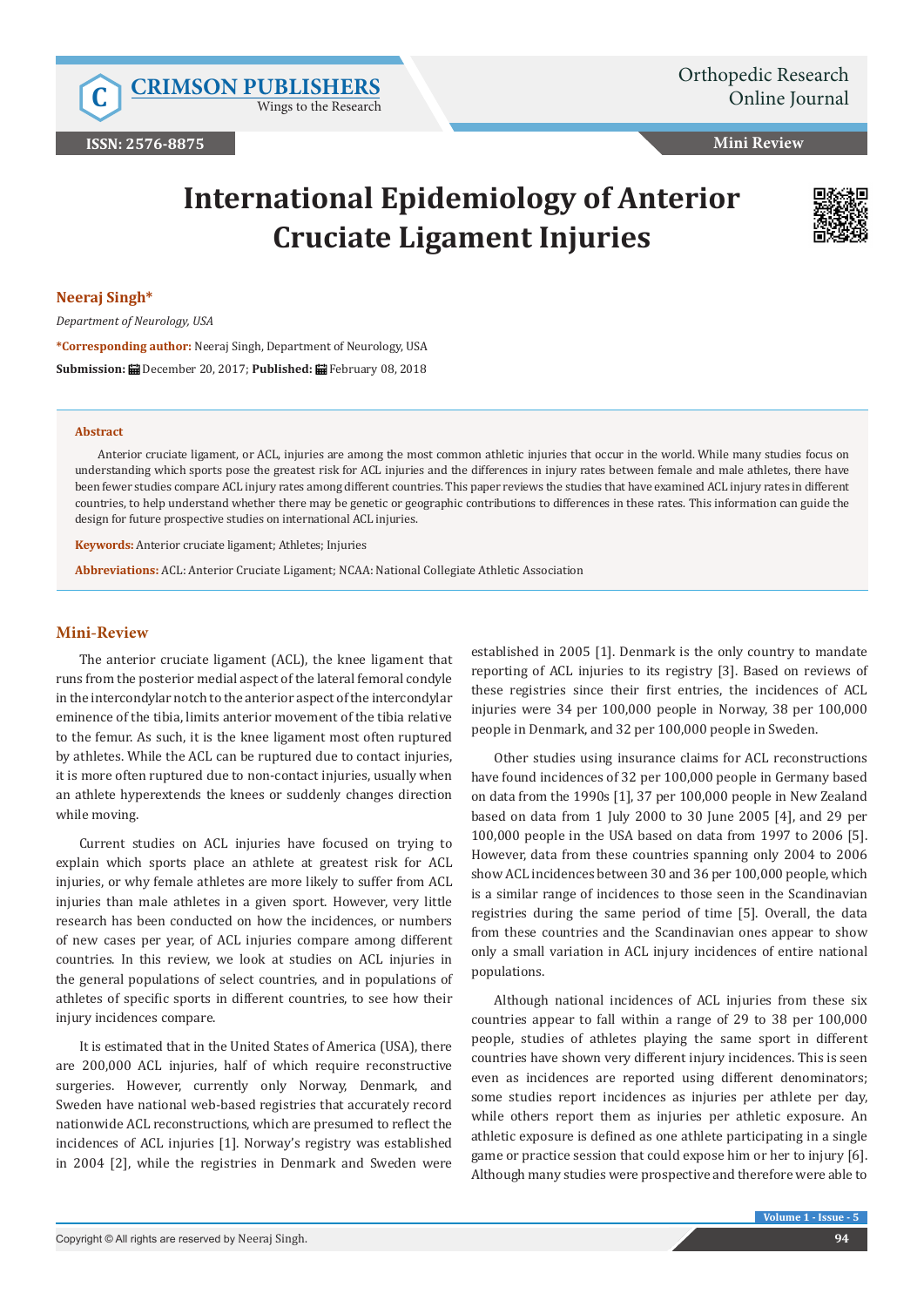calculate ACL injury incidences, others were retrospective analyses that could not include incidence calculations in their design. These retrospective studies instead reported ACL injury prevalences, or total cases over the time period of the study, and present them as percentages of total injuries.

One study in the USA analyzed National Collegiate Athletic Association (NCAA) soccer players and found an ACL injury incidence of 14 per 100,000 athletic exposures per year between 1989 and 2004 [6]. Another study of Italian semi-professional and amateur soccer players found an ACL injury incidence of 7.7 per 100,000 players per day between 1993 and 1996 [7]. Meanwhile, a retrospective study of French soccer players who competed at the district, regional, and national levels between 1991 and 2003 found an ACL injury prevalence of 1.58% [8].

Differences are also seen in the sport of skiing. A study on skiers in the USA found an ACL injury incidence of 50 per 100,000 skiers per day in the USA between 1991 and 1994 [9]. Lower incidences have been found in studies from other countries. A study of elite French alpine skiers between 1980 and 2005 found an ACL injury incidence of 5.7 per 100 skiers per season, which is equivalent to 47 per 100,000 skiers per day [10]. Another study of skiers in Turkey during the 2003-2004 season found a knee injury rate 1.14 per 1,000 skiers per day, which is equivalent to 114 per 100,000 skiers per day [11]. However, only 27.1% of these were ACL injuries, so the actual ACL injury incidence was 30.9 per 100,000 skiers per day [11].

In the sport of basketball, the study of NCAA players in the USA found an ACL injury incidence of 17 per 100,000 athletic exposures between 1989 and 2004 [6]. Studies from other countries revealed ACL injury prevalence data: a prevalence of 7.0% among basketball players in Australia between 2000 and 2004 [12], and a prevalence of 10.6% among high school basketball players in Calgary, Canada in 2004 [13].

Although rates of ACL injuries have been expressed differently in the various studies, the results show that while there may be little variation in nationwide differences in ACL injury incidence, there appear to be more distinct differences in ACL injury incidence and prevalence in athletes playing the same sport in different countries. This suggests that the differences seen are not due to genetic or environmental differences among populations of different countries, but rather due to differences in athletic training in these countries. Attention should therefore be focused on how to improve athletic sports programs to prevent ACL injuries among athletes.

One method to prevent non-contact ACL injuries, known as proprioceptive training, has been promoted in Italy. A study of Italian soccer players found that a regimen of increasingly difficult balancing exercises for twenty minutes every day allowed players to have a lower ACL injury incidence than those who did not undergo this proprioceptive training [14]. Indeed, in the comparison of ACL injury incidences in soccer players, the Italian athletes appear to have a low ACL injury incidence [7]. Meanwhile, other research has shown that one such training strategy, restraining internal tibial rotation, makes it more difficult for the ACL to be injured because it reduces the compressive impact load on the knee [15].

Meanwhile, to prevent contact ACL injuries, a study from Japan suggests a simpler approach. This study of Japanese judo players found that certain stances left players exposed to kicks that could result in contact ACL ruptures [16]. This study suggests that education about risky stances and movements can be useful in reducing contact ACL injuries among judo players [15]. Such education programs about risky positions have also been proposed in the study on Italian skiers to prevent contact ACL injuries in that sport [6].

Recent studies have identified neuromuscular dysfunction as the characteristic that informs an athlete's status before, during, and after an ACL injury [17]. For example, the range of motion of knee abduction was found to have a significant predictive value for post-ACL injury status [17]. As a result, specific neuromuscular retraining intervention programs have been developed, including the HarmoKnee program in Sweden for soccer players and the Sports metrics program in the United States for such sports as basketball and volleyball [18].

Although it is not possible to make statistical comparisons among the studies of ACL injury rates in national populations or in groups of athletes, the results from these studies suggest that these differences may not be significant among entire populations, but may be significant among athletes playing the same sport in different countries. More research must be done on ACL injury incidences in entire populations and in athletes from countries that are currently underrepresented in the literature on this topic, namely countries in Africa, Asia, and South America. The establishment of national injury registries outside of Scandinavia, even if they depend on voluntary reporting, would facilitate such research and provide a more global picture on national ACL injury incidences.

To determine whether ACL injury incidences differ among athletes of the same sport under different training regimens, a prospective study could be designed to make two comparisons: (1) ACL injury incidences among entire populations from different countries, using either injury registries or insurance claim data, to definitively rule out factors unique to each country, and (2) ACL injury incidences among athletes playing the same sport in each country, with some undergoing proprioceptive training or injury prevention education and others not undergoing such training or education. Such a study would clarify any differences among countries, as well as any differences between those with special athletic preparation and those without. The results of such a study would provide us with a clearer picture of how people, especially athletes, around the world can forestall ACL injuries and the need for reconstructive surgery.

# **References**

- 1. [Granan LP, Forssblad M, Lind M, Engebretsen L \(2009\) The Scandina](https://www.ncbi.nlm.nih.gov/pubmed/19916690)[vian ACL registries 2004-2007: baseline epidemiology. Acta Orthop](https://www.ncbi.nlm.nih.gov/pubmed/19916690)  [80\(5\): 563-567.](https://www.ncbi.nlm.nih.gov/pubmed/19916690)
- 2. [Granan LP, Bahr R, Steindal K, Furnes O, Engebretsen L \(2008\) Devel-](https://www.ncbi.nlm.nih.gov/pubmed/17989167)

**Volume 1 - Issue - 5**